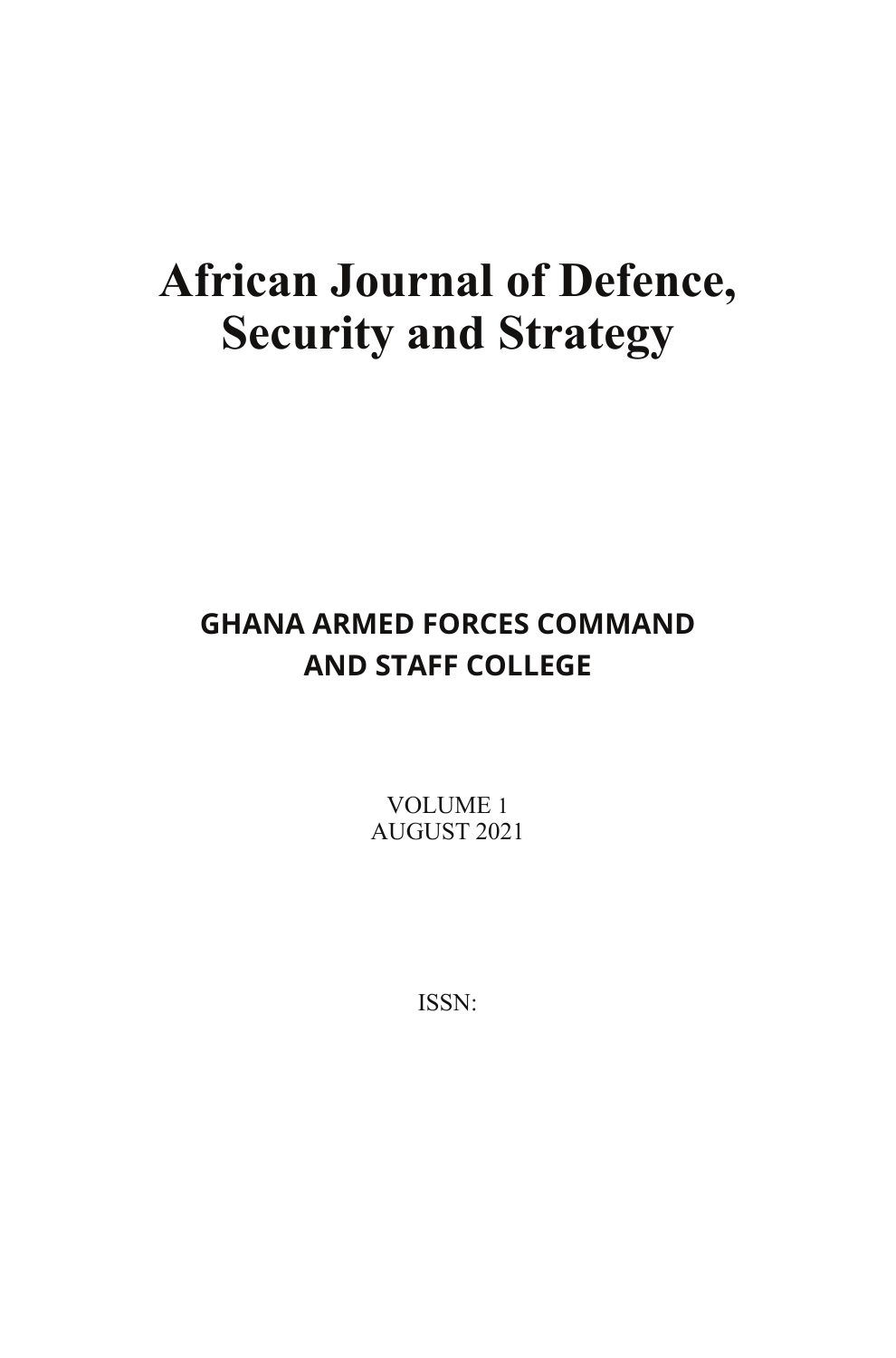# **African Journal of Defence, Security and Strategy** VOLUME 1 (2021)

ISSN:

Published by: Ghana Armed Forces Command and Staff College Teshie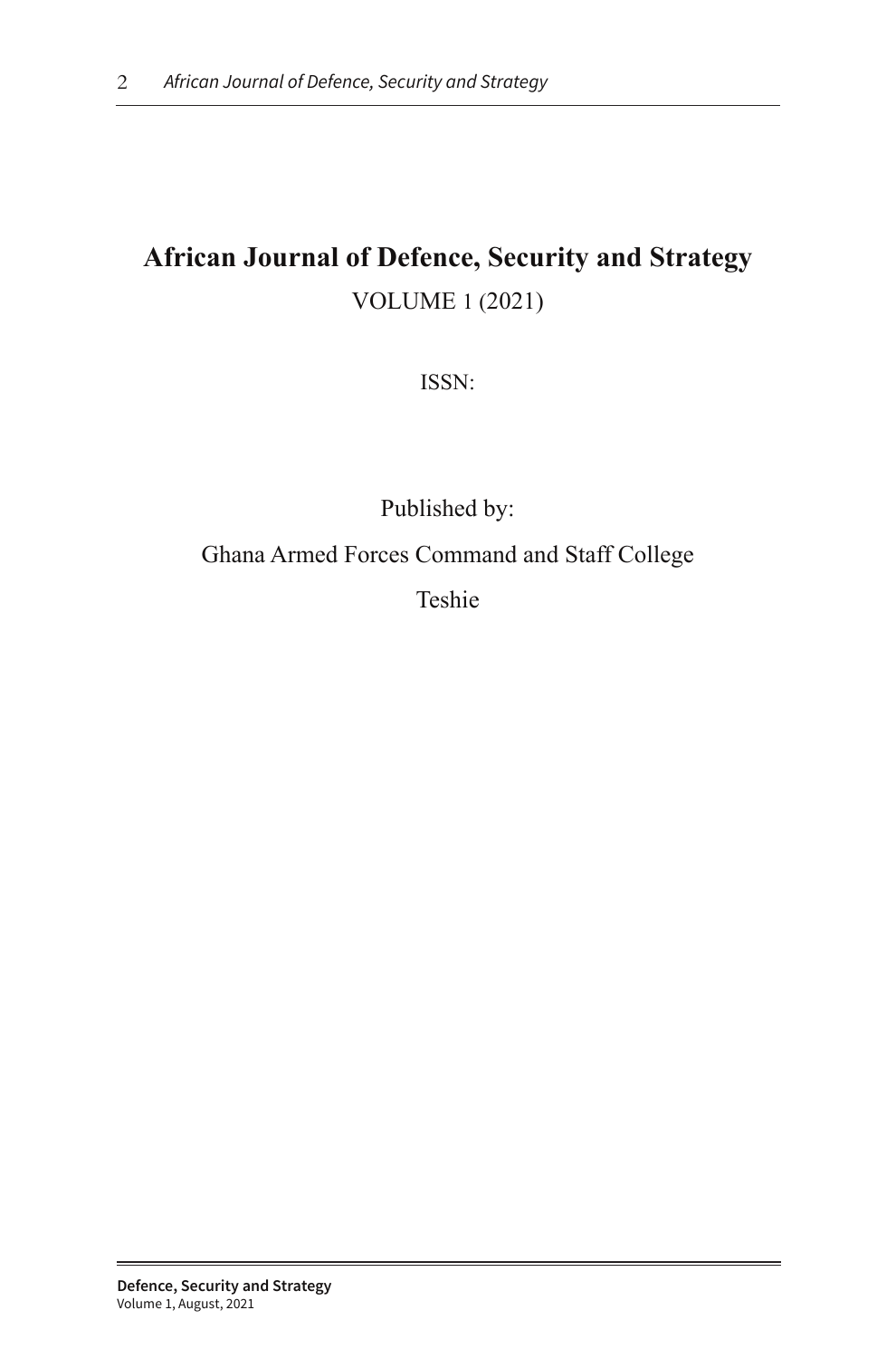#### **EDITORIAL BOARD**

### Chairman/ Editor-in-Chief **Rear Admiral Moses Beick-Bafour**

#### Editor **Colonel Timothy Tifucro Ba-Taa-Banah, PhD**

Professor Gordon Adika - *University of Ghana* 

Colonel Festus Aboagye (Rtd) - *Ulinzi A"ica Resources*

Colonel M'Bawine Atintande (Rtd) - *University of Ghana*

Captain (GN) Ali Kamal-Deen (Rtd) - *University of Professional* 

Dr Nene-Lomotey Kuditchar - *University of Ghana* 

- 
- Dr Kofi Amponsah-Bediako *Ghana Standards Authority*
- Dr Vladmir Antwi-Danso *Ghana Armed Forces Command and Sta! College*
	-
	-
	- *Studies, Legon*
	-
- Dr Naila Salihu *Ko# Annan International Peacekeeping and Training Centre*
- Dr Alidu Seidu *University of Ghana*
- Dr Ken Ahorsu *University of Ghana*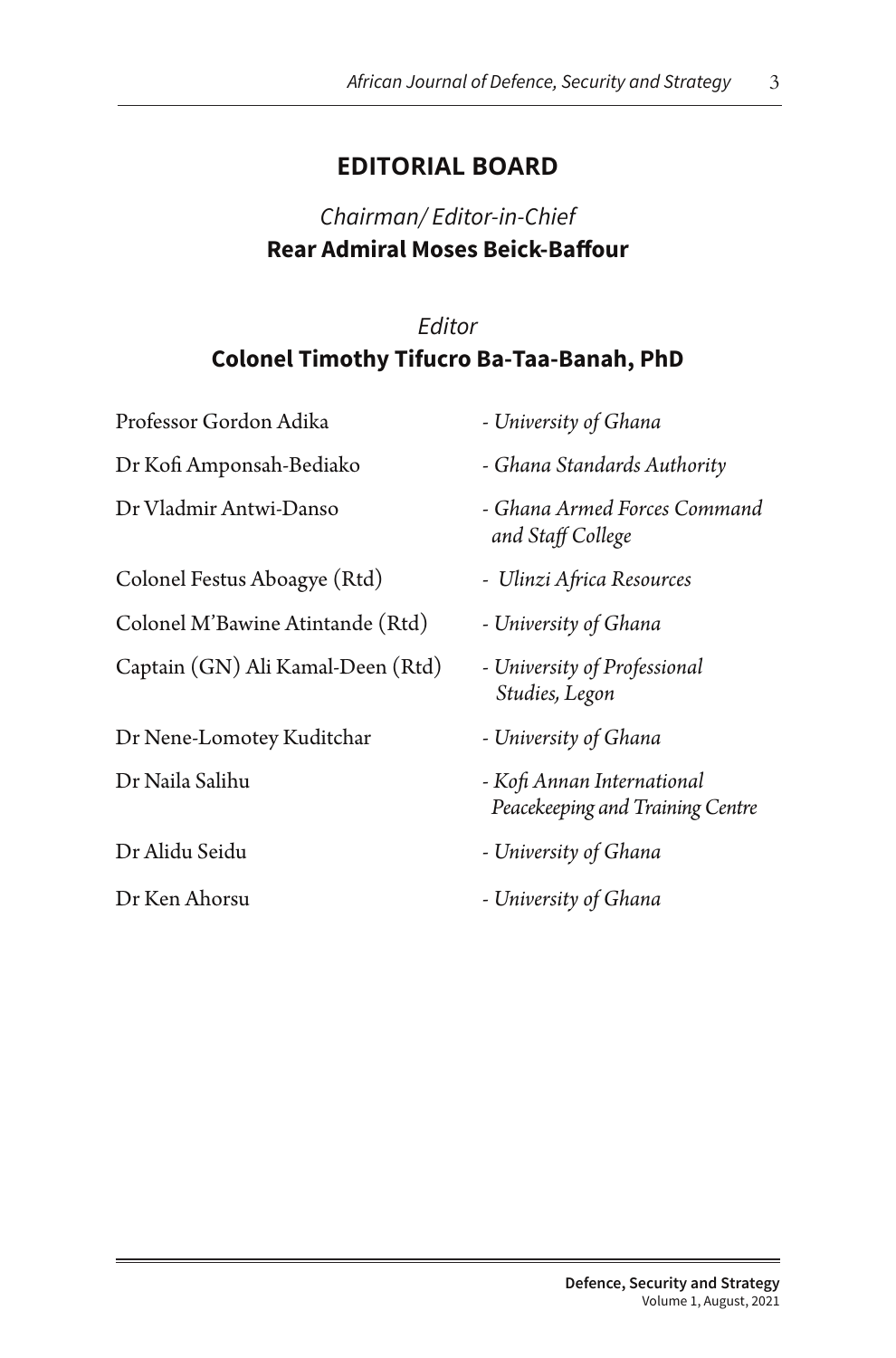## **EDITORIAL ADVISORS**

| Maj-General Nii Carl Coleman (Rtd) | - Institute for Democratic<br>Governance                       |
|------------------------------------|----------------------------------------------------------------|
| Professor Eboe Hutchful            | - African Security Network                                     |
| Professor Olukoshie Adebayo        | - Nigeria                                                      |
| Professor Kwesi Aning              | - Kofi Annan International<br>Peacekeeping and Training Centre |
| Colonel Emile Ouedraogo (Rtd)      | - Burkina Faso                                                 |
| Colonel Comfort Ankoma-Danso (Rtd) | - Ministry of Defence, Ghana                                   |
| Major Albert Don-Chebe (Rtd)       | - Yela Associates and Communication<br>Consultants             |
| Mr. George Sydney Abugri           | - Formerly of Graphic<br>Communication Group                   |

#### **EDITORIAL ASSISTANTS**

Nana Tuhufo Quagraine Ms Fathia Lawal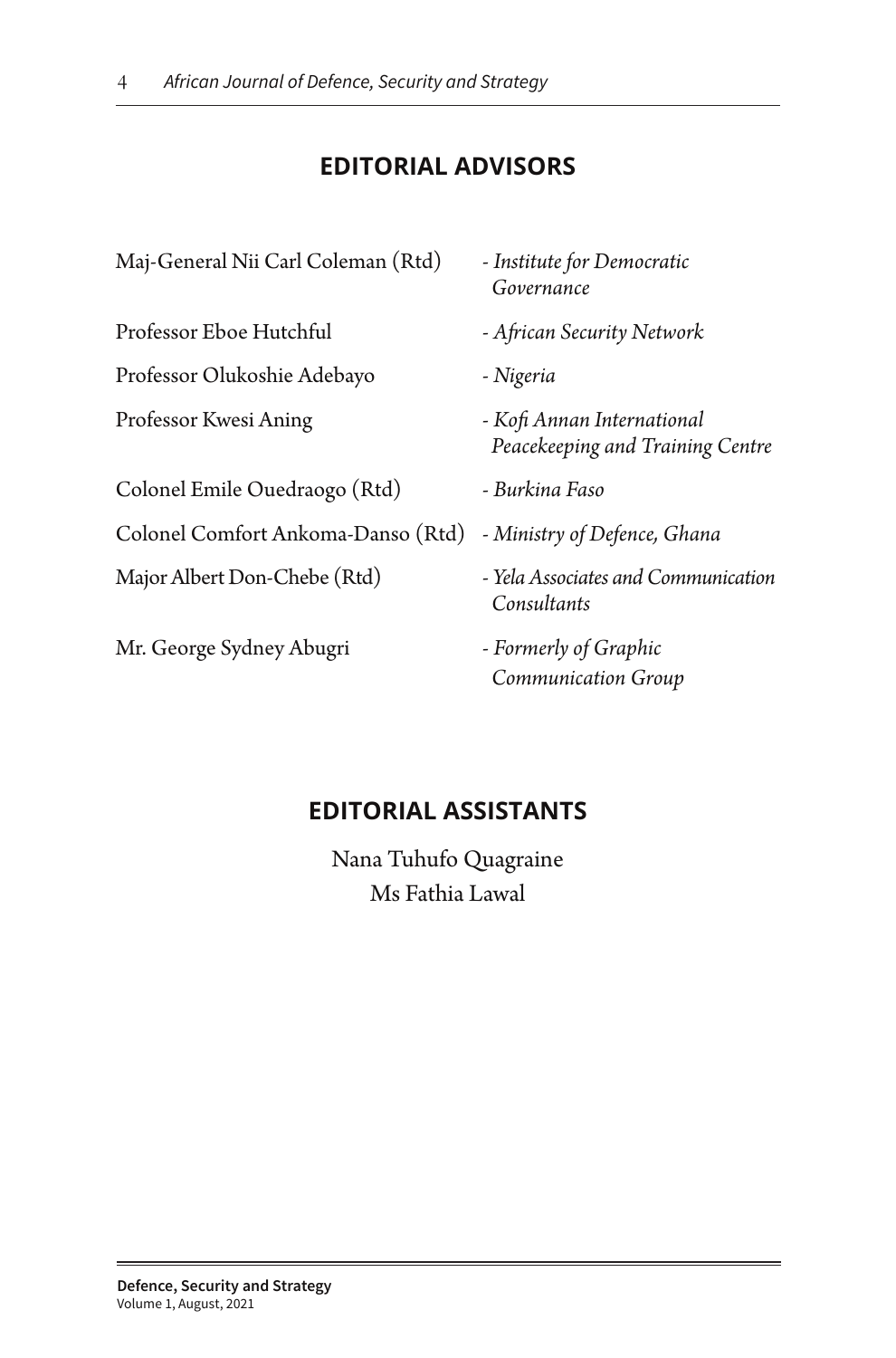# **TABLE OF CONTENTS**

| Editorial                                                                                                                                                      | 6   |
|----------------------------------------------------------------------------------------------------------------------------------------------------------------|-----|
| <b>Nene-Lomotey Kuditchar</b>                                                                                                                                  | 8   |
| "Silencing African Guns" in the Age of Anthropocene:<br>A Strategic Paradigm for the African Union                                                             |     |
| <b>Timothy T. Ba-Taa-Banah</b>                                                                                                                                 | 43  |
| Rethinking Strategy in the Quest for African State<br>Capacity in Uncertain Times                                                                              |     |
| <b>Napoleon Kurantin</b>                                                                                                                                       | 67  |
| The Application of Geospatial Intelligence in National<br>Security for Sustainable Development: Resolving the Menace<br>of Illegal Small-scale Mining in Ghana |     |
| Seidu M. Alidu and Alhassan M. Kamil                                                                                                                           | 93  |
| Good Governance, Ecological Footprint and the Fight<br>against Galamsey in Ghana: A Human Security Perspective                                                 |     |
| <b>Daniel Atobrah Bondah</b>                                                                                                                                   | 114 |
| Natural Resource Exploitation and National Security:<br>A Case Study of Illegal Gold Mining in Ghana                                                           |     |
| <b>Isaac Ziem Aratuo</b>                                                                                                                                       | 142 |
| Outsourcing Defence Housing: A Comparative Study of the<br>Defence Housing Australia and the Canadian Forces Housing<br><b>Agency Initiatives</b>              |     |
|                                                                                                                                                                |     |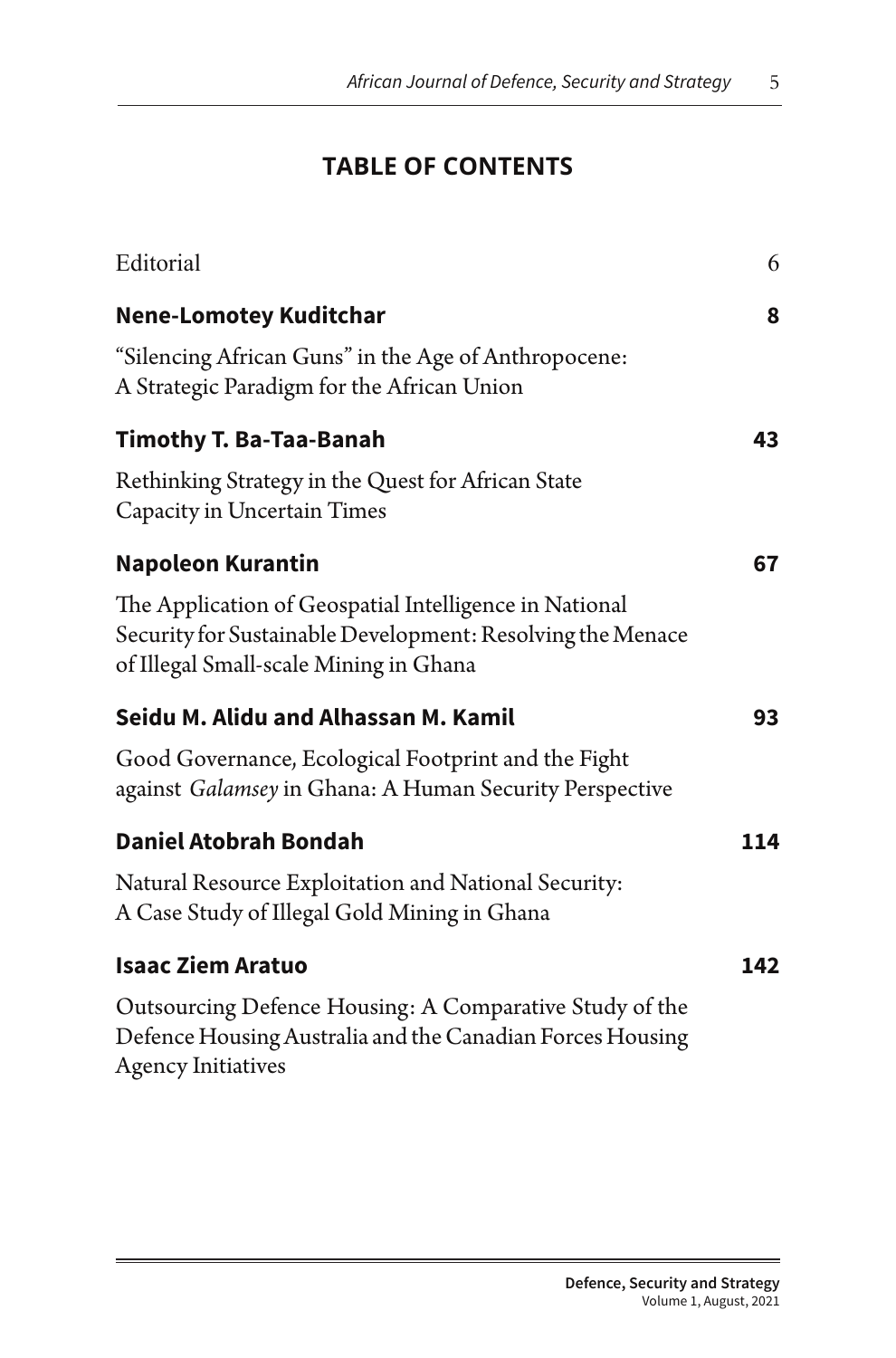## **EDITORIAL**

The Ghana Armed Forces Command and Staff College has, since its establishment in 1963, contributed to scholarly knowledge. It has equally contributed to the development, quality, and maturity of its alumni across the African continent. The College has maintained a House Magazine - *The Flame* - through which students' articles and writings have been communicated to the outside world. The *A"ican Journal of Defence, Security and Strategy* comes to complement existing structures of sharing knowledge generated in the College, by the alumni, affiliates, and stakeholders. This edition is the first-ever refereed academic journal of its kind to be produced by the Ghana Armed Forces Command and Staff College (GAFCSC).

The granting of approval by the Governing Council, the Staff College Control Board, for the birth of the *African Journal of Defence*, Security *and Strategy* (AJODSS) marks a major milestone in the history of the College. The refereed journal does not just aim at generating and sharing academic knowledge among the local, continental, and global academic communities; it is also meant to stimulate and sustain the interest of graduates of the College and their associates in scholarly writing. It is hoped that articles will be of interest to policy makers across the public and private sectors. Above all, the underlying aim of the AJODSS is to add to scholarship by filling prevailing voids identified in the central thematic areas of Defence, Security, and Strategy as well as sub-thematic areas including Geo-Strategy and Geo-Politics, among others in a manner that captures and propagates the original African experience. These should not only be engaging and relevant to defence and security institutions, but also to industries and security experts with interests about Africa.

The journal which is modeled on the principles of Open Access shall be hosted via a dedicated web portal which shall be accessible at: www. ajodss.com. The journal shall have one edition per annum to coincide with the joint graduation ceremony of the Senior Command and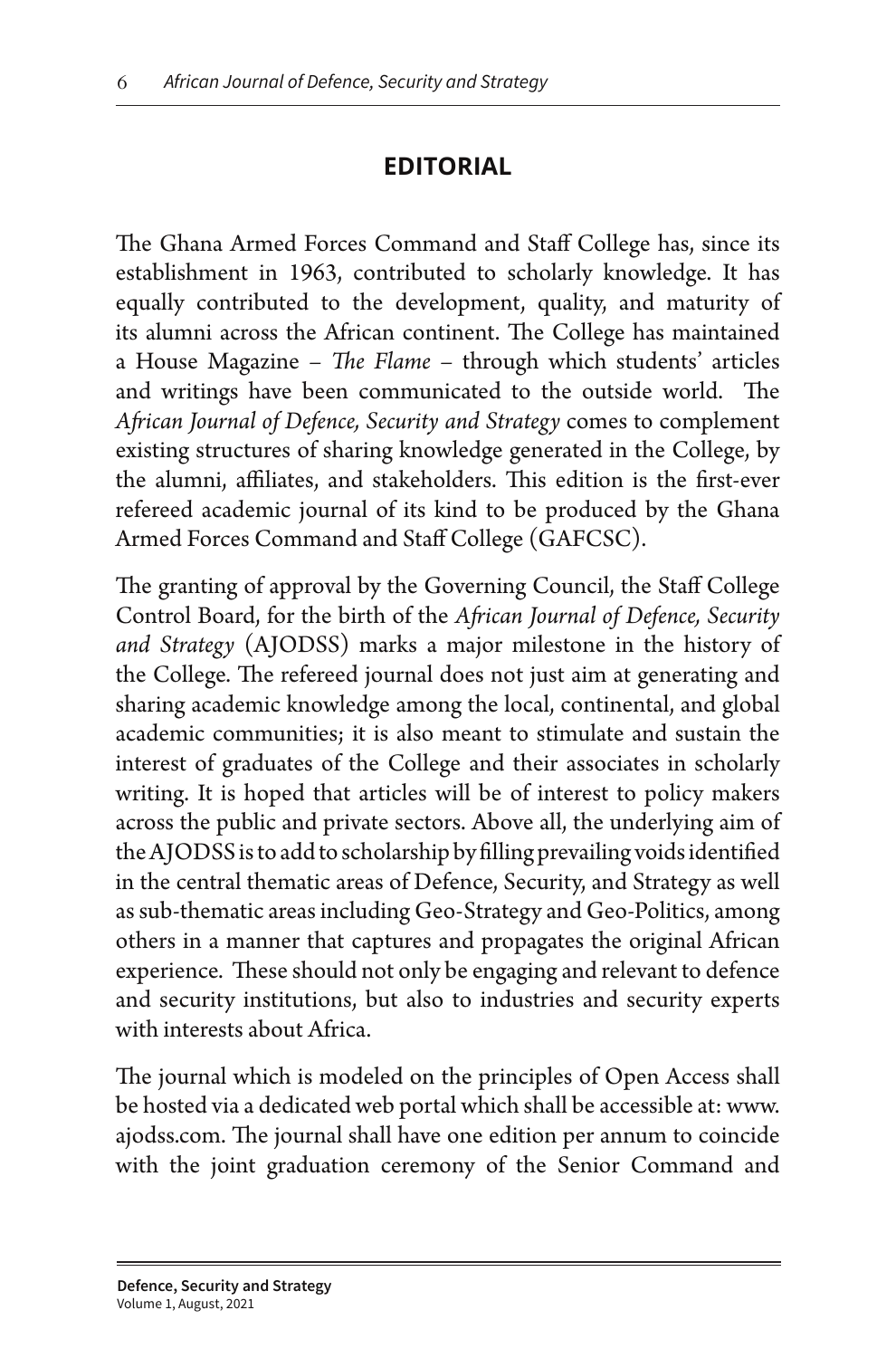Staff Course and Master of Defence and International Politics course run by the College. Articles can be submitted through the journal's dedicated web portal by following the required procedures which are equally available on the portal. Alternatively, a prospective author can submit an article to the Office of the College Journal through the email address: editor journal@gafcscmil.edu.gh. Articles intended to be featured in the *A"ican Journal of Defence, Security and Strategy* must meet world class scholarly standards. In this regard, the word count per submitted article should range between a minimum of 6000 and a maximum of 8000 words including references. The journal's accepted referencing style is the American Psychological Association (APA) style. Additionally, a maximum of 5 keywords per article; a singlespaced abstract of not more than 300 words; and a brief biography of the author(s), are required.

The articles in this maiden volume and edition of the *African Journal of Defence, Security and Strategy*, are a compilation of rigorous research and analyses undertaken by distinguished and knowledgeable scholars of African descent, on the thematic and sub-thematic areas of concern to the principles of the journal. Thus, the Office of the College Journal anticipates that these articles would be a good read and provide the journal's readership with an opportunity for a better appreciation of the subject matters conveyed by these articles to the target audience and consumers.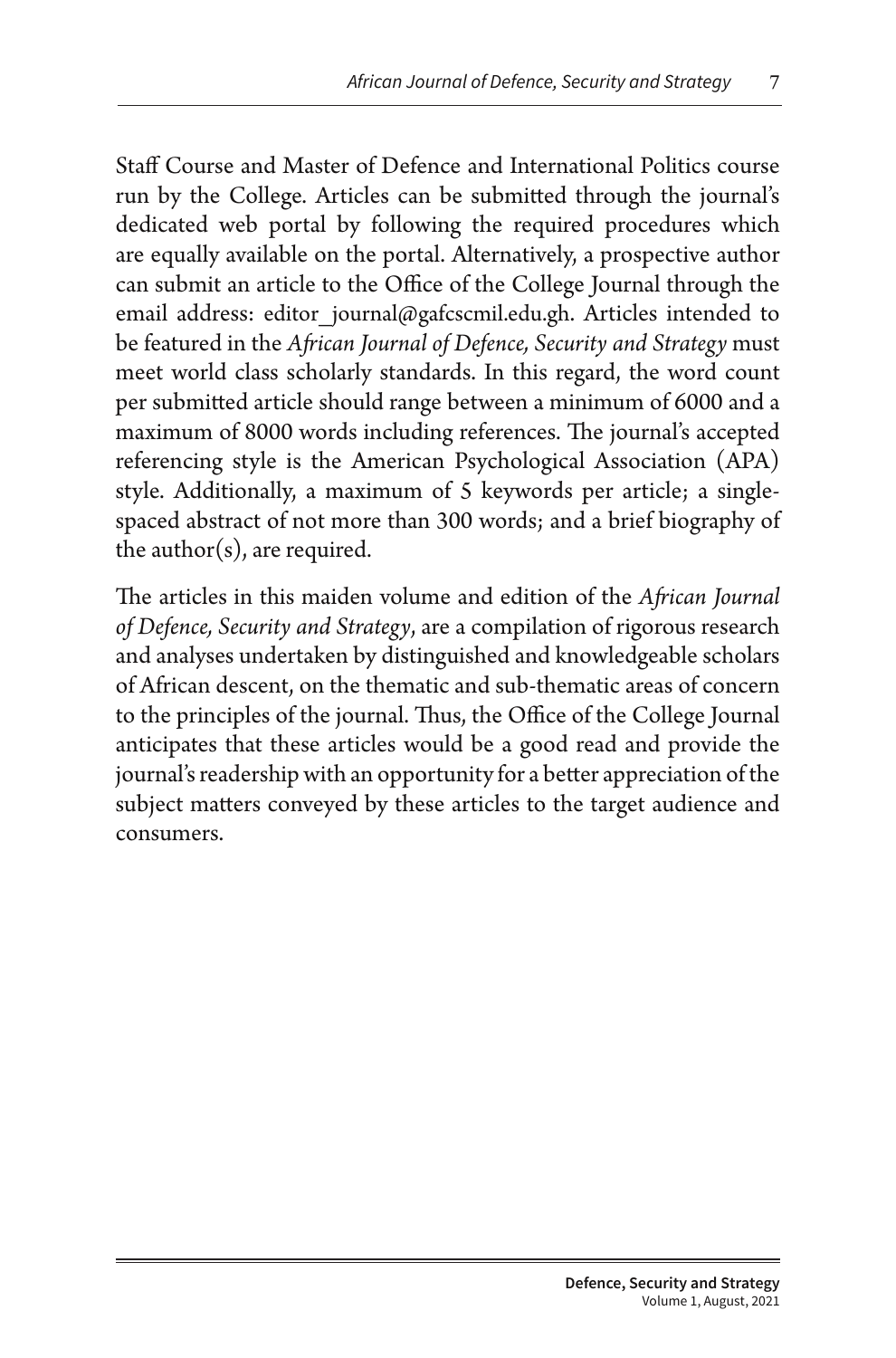# **"Silencing African Guns" in the Age of Anthropocene : A Strategic Paradigm for the African Union**

**Nene-Lomotey Kuditchar** <sup>1</sup>

#### **Abstract**

The African Union (AU) while commemorating the 50th anniversary of the Organization of African Unity (OAU) in 2013 made a Solemn Declaration to make the continent peaceful at the end of 2020 which came to pass without the goal being achieved. In addition to pre-existing conficts, wars induced by human-created ecological crisis – Anthropogenic conficts – have also begun. The objective of this paper is to attempt a retroactive analysis of this outcome regarding the theoretical distinction between negative and positive peace. Using a macro-level normative qualitative analysis of secondary data and informed by Pan-Africanism, this paper argues that the prospects for peace have eluded the continent primarily due to the predominance of the negative peace approach (a colonial legacy) which privileges armed confrontation rather than a positive peace strategy which upholds the constructive resolution of conficts through negotiated joint communal initiatives. Africa is replete with centuries-old traditions of positive peace which are still practised in local communities. Given that the negative peace model has not proved its worth and cannot address the root causes of war triggered by ecological crisis, the AU through the APSA ought to leverage and amplify the existing positive peace regimes of the continent to achieve the goal of silencing African guns.

**Keywords:** Anthropocene, Africa, Negative Peace, Positive Peace.

<sup>1</sup> Dr Nene-Lomotey Kuditchar is a Lecturer at the Political Science Department of the University of Ghana. nkuditchar@ug.edu.gh.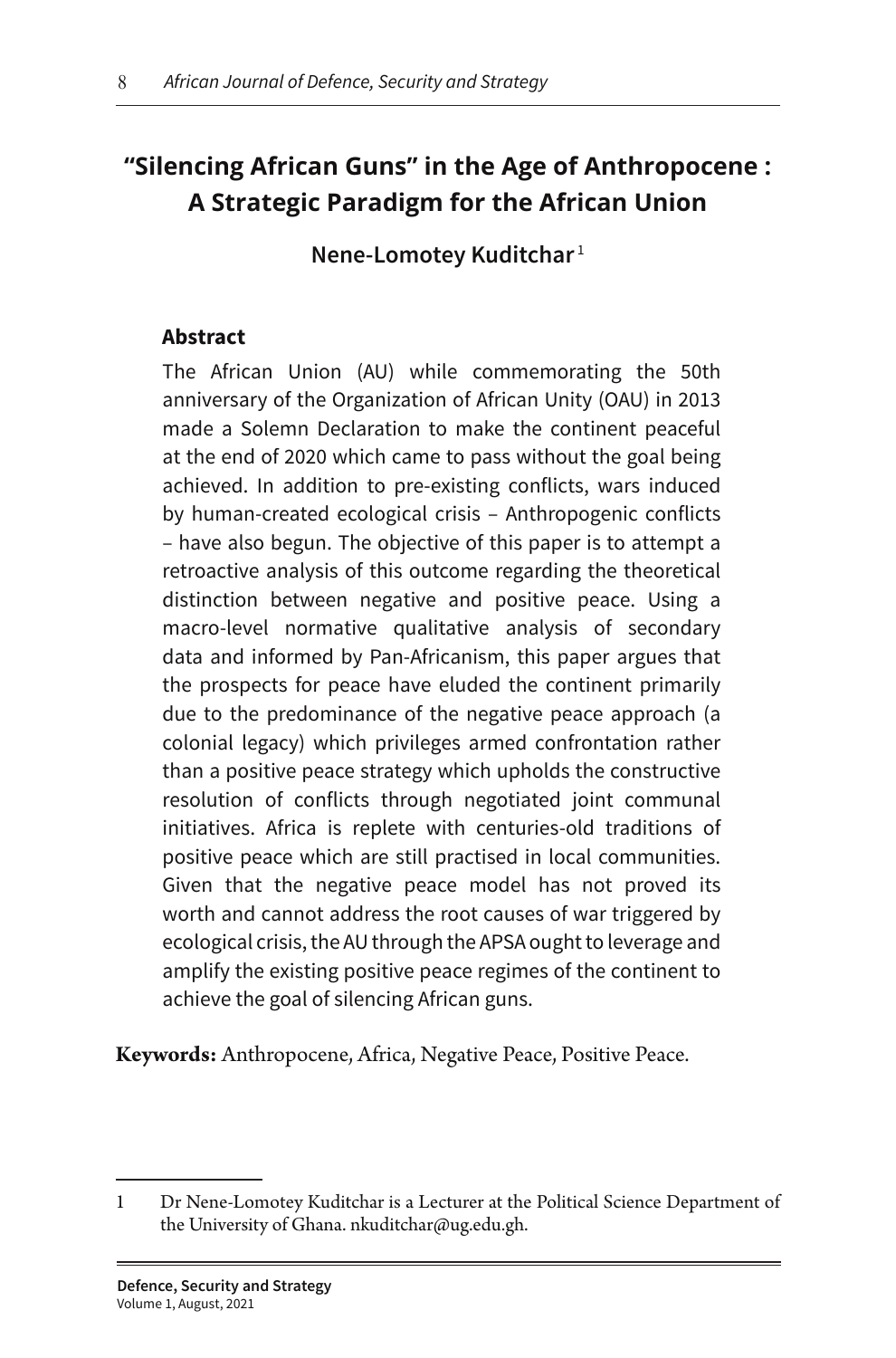#### **Introduction: AU's Agenda 2063 and the Imperative of Formalized Pacific Pan-Africanism**

In 2013 African governments, under the aegis of the African Union (AU), rededicated themselves to the ideals of Pan-African unity and signed a Solemn Declaration to that effect. The event, which was to commemorate the 50<sup>th</sup> Anniversary of the Organization of African Unity (OAU), was expressed as a commitment *to achieve the goal of a con%ict-"ee A"ica, to make peace a reality…, and to rid the continent of wars... and not bequeath the burden of conflicts to the next generation of* Africans. The OAU's Assembly of Heads of State and Government set to achieve the said objective at the end of 2020 (African Union, n.d.). Consequently, Agenda 2063, a continent-wide social contract made up of 7 Aspirations and detailing a 50-year transformation vision from 2013 to 2063, was adopted by the AU and civil society actors in 2015. The 4<sup>th</sup> Aspiration: *A Peaceful and Secure Africa*, popularly known as *Silencing the Guns,* stated that…

> [M]echanisms for peaceful prevention and resolution of conflicts will be functional at all levels. As a first step, dialogue-centred conflict prevention and resolution will be actively promoted in such a way that by 2020 all guns will be silent. A culture of peace and tolerance shall be nurtured in Africa's children and youth through peace education. Africa will be a peaceful and secure continent, with harmony among communities starting at the grassroots level. The management of our diversity will be a source of wealth, harmony and social and economic transformation rather than a source of conflict. (African Union, n.d.)

Aspiration 4 was then operationalized through initiatives centred on the *A"ican Peace and Security Architecture* (APSA) made up of the *Panel of the Wise*, a *Continental Early Warning System* (CEWS), the *A"ican Standby Force* (ASF) and the *Peace Fund*. Other sub-institutions such as a *Military Sta! Commi&ee*, *Regional Mechanisms for Con%ict Prevention*, *Management and Resolution* (Ba & Cold-Ravnkilde, 2021) external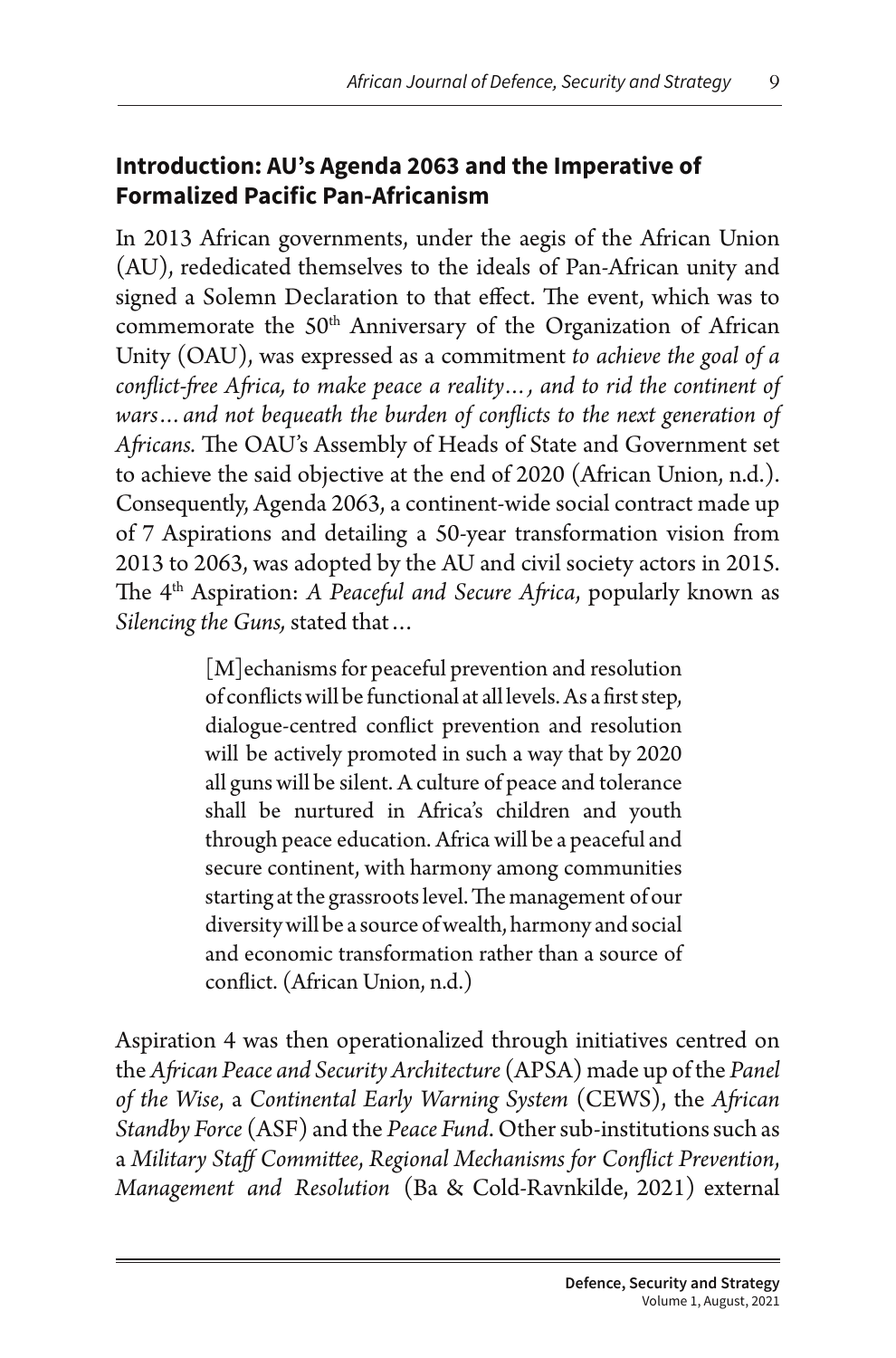partnerships with, for example, the EU (Mabera, 2020) and the United States (Williams, 2011) were set up.

Be that as it may, the formal end of Aspiration 4's time run in 2020 did not coincide with a continent at peace with itself as anticipated. Just as was the case at the beginning of Agenda 2063, Africa is still home to the world's most fragile states (Fragile States Index, 2021) and with certain regions trapped in (intractable) war (Palik, Rustad, & Methi, 2020). The underlining factors for such disturbances include unresolved pre-colonial ethnic group differences (Zeleza, 2008; Nasong'o, 2015; Wig, 2016) and the conflict inducing structure of the African state ( Zolberg, 1968; Raleigh, 2014). In recent times anthropogenic disruptions (environmental damage caused by human activities) have also been cited as important triggers of war on the continent. Indeed, several instances of violence are said to result from the effects of environmental damage interlocking with and sometimes superseding the underlying causes of armed confrontations (Kalmoy, 2019; Crawford, 2015)(Kalmoy, 2019; Hendrix & Salehyan, 2012; Mbiyozo & Maunganidze, 2021; Yanda & Bronkhorst, 2011; Crawford, 2015).

A close reading of the AU's 2014 Climate Change Strategy (2020- 2030) reveals an implied awareness of the continent's susceptibility to the dangers posed by anthropogenically induced ecological stress. It notes that the continent is the 'most vulnerable' and 'least prepared' continent to manage the negative effects of climate change and related scourges. Consequently, the prospects of an African renaissance by way of developmental progress are imperilled (African Union, 2014, p. 12). Furthermore, in a communique issued by the APSA's PSC in 2021, the link between climate change and violence was affirmed. It recognized the need for the AU to more effectively mitigate the negative effects of climate change at both, national, regional and continental levels, and the imperative of a continental framework for a proactive response to the security threats posed by climate change-related phenomena (African Union, 2021).

The dawn of the AU signalled the intention of the continent's statesmen to chart a new path to enhance the human conditions of existence.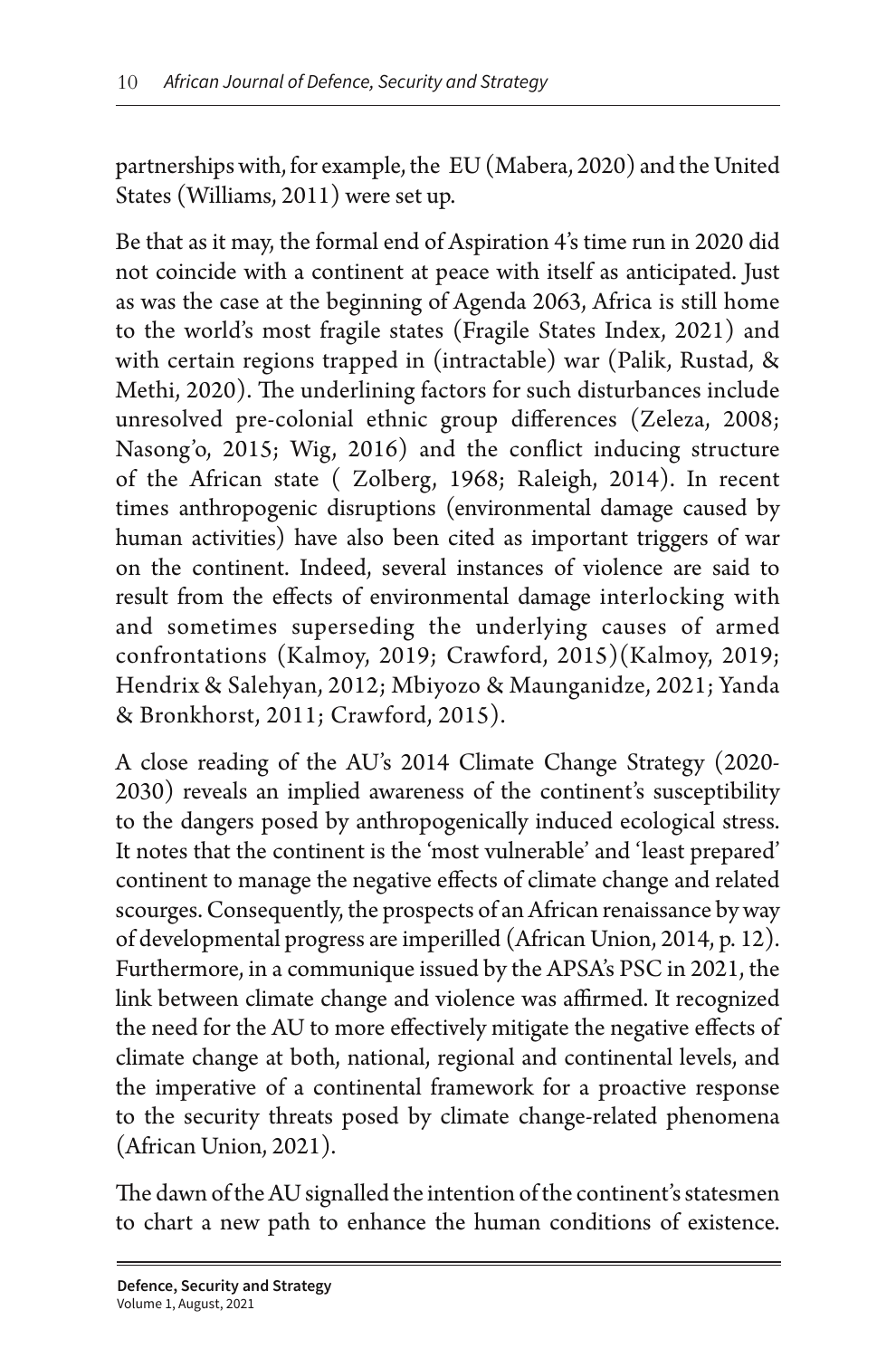Nevertheless, and as is true with any human endeavour, how *intent* is conceptualized or how the ideational basis of aspirations is framed ultimately determines the pace and direction of progress, learning and re-evaluation. Whether or not *the will* to proceed on any given positive tangent evolution will occur is a function of the structure of concepts that drive and shape the character of interventions at any point in time (Potucek & Vass, 2019). This tendency also determines whether or not the credible commitment of critical constituents can be mobilized in support of public aspirations. A cursory assessment of efforts to achieve peace on the continent seems to be predominantly defined by the *negative* conception of peace: the cessation of violence. Negative peace is in contrast to *a positive peace* which includes and goes beyond the cessation of violence to embrace an open-ended quest to restore harmony in social transactions and communal initiatives such as a collective defence of the commons ( Galston, 2013). As such, positive peace provides the ideational basis for interdependence and civility not only in human relationships but also between humans and natural systems and as such defines the logic which governs political relationships ( Plater, 1996).

Unlike strained human relationships (e.g., war) caused by ideological differences or grievance through offence which may be resolved through confrontation, anthropogenic causes of unsettled human relationships cannot be addressed as such. Confrontation works only when rival actors are either vanquished or when the risk of attrition leads to a truce. Either way, peace achieved through confrontation lasts until dissatisfied actors (re)gain power to challenge the status quo (Weisiger, 2014; Luttwak, 2001; Parrish, 2017). The use of confrontation to resolve violent conflict rooted in anthropogenic factors is counterproductive in the long run even for actors who emerge victorious. This is because such an outcome does not tackle the root causes of violence in the first place; military confrontation may address a symptom, but not necessarily the underlying causes of violence. Thus, negative peace may be effective in the short to medium term but blunt in the long run.

The AU's experience with Aspiration 4 ought to be assessed in the light of the foregoing. This paper uses a macro-level, normative,